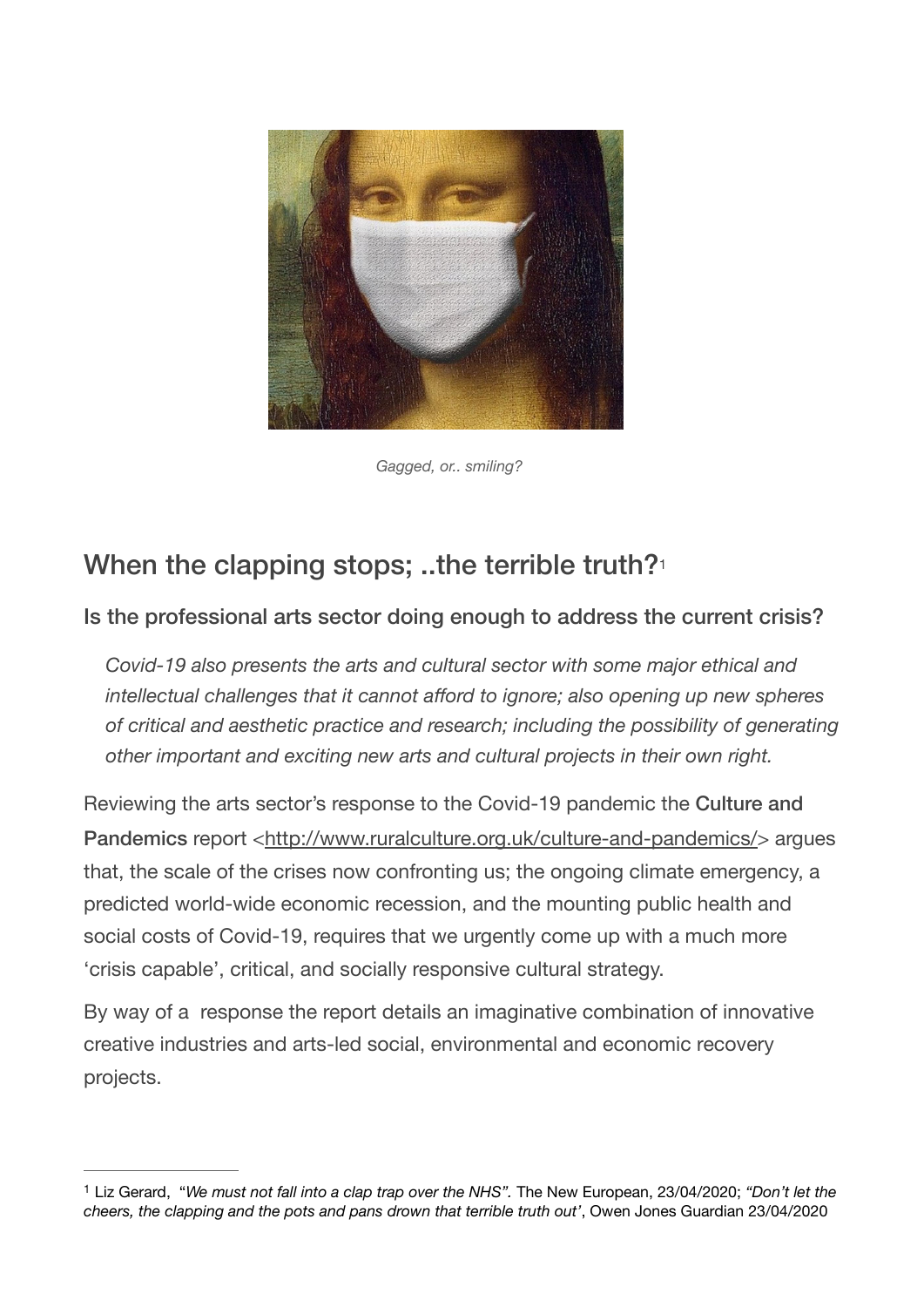### The 'New Normal' - getting rid of outdated cultural policy orthodoxies?

It's become a cliche to talk of the pandemic's 'normalisation of the unthinkable': 30,000 dead in three months (equivalent of a dozen 9/11s); covert privatisation of an NHS health care sector still struggling in the depths of the crisis; a government U-turn on 'austerity' with £100 millions of public money going to subsidise the business sector. The 'socialisation' of corporate risk/failure is now one of the cornerstones of the Tory government's Covid-19 recovery policy. Also that the 'shock' of the pandemic further exposes the weakness and inequalities in our society, or might overturn the established order of things (political, social, cultural) and force a rethink of conventional policy priorities.

<span id="page-1-2"></span>However, it's at times like this that we might need to reach for our Douglas Crimp and Susan Sontag readers<sup>[2](#page-1-0)</sup>. Crimp remarked that the term 'post' (in 'postmodern') usually means; *"..the same as before, but only more so"* ..and a rapid return to the status quo. Sontag in her major works on 'Illness as a metaphor and AIDS' and 'On Photography' also talks about the importance of 'critical turning' points in culture. However, it is the ACE's obsession with preserving the 'status quo', and near mystical pursuit of "excellence", etc., that are driving their 'emergency' funding priorities, and so are occluding the vital critical role of culture. This should now be challenged as a matter of principle.

# Dependency culture: is the emergency arts funding too narrowly focused?

<span id="page-1-3"></span>The report also shows that the wider arts sector is engaging imaginatively and courageously with the pandemic, across a wide range of innovative, creative, cultural, digital and arts-led healthcare projects. The Arts Council have responded generously. But most of the ACE's £160 million, seems to have gone to keep their existing institutional and funded clients going<sup>3</sup>[.](#page-1-1) The £[3](#page-1-1)5,000 scheme for arts organisations may produce some critical 'public facing' work, but it really needs a national 2-3 year strategic investment framework to work to full potential. The £2,500 offered individuals and self-employed artists, works out at roughly £90 a week; way below even the minimum wage, and after you pay the rent, is derisory.

<span id="page-1-0"></span>[<sup>2</sup>](#page-1-2) Susan Sontag 'Illness as a metaphor and AIDS', 2001; Douglas Crimp, in 'Postmodern Culture', 1985

<span id="page-1-1"></span><sup>&</sup>lt;sup>[3](#page-1-3)</sup> Similarly, Esmee Fairbairn, Paul Hamlyn, Wellcome Trust, etc., have all temporally ended their arts grant funding applications, and are focusing support on existing grant holders and previously funded 'clients'.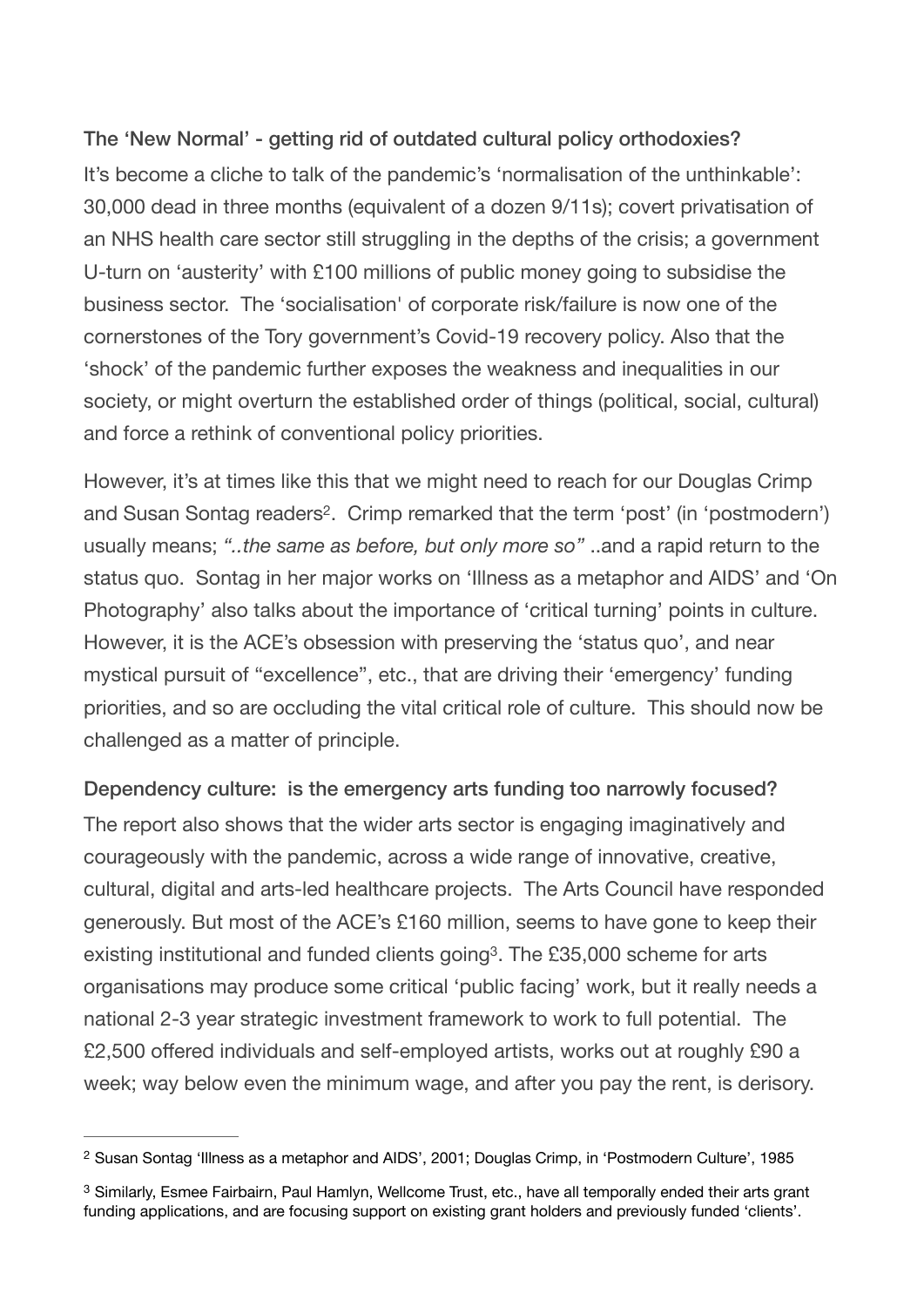Last year the National Lottery celebrated its 25th anniversary, reminding us that over £5 billion had gone via the Arts Council - the Lion's share of which, as we now know, ending up with the 'big beasts' in the arts establishment. If you factor in the taxpayer's (GiA) contributions at roughly £3 billion+, then we're looking at a professional arts sector that is among the most generous publicly subsidised in the world. And that these include many of the same organisations who were lavishly 'bailed out' by ACE during and after the 2008 crash.

The key question posed here is; has this country's 25 year-long programme of massive public subsidy for the arts been used to achieve some organisational resilience? Or, as it now appears, will it simply keep on reproducing the same inequalities<sup>[4](#page-2-0)</sup>, injustices, incompetencies, and.. an unhealthy dependency culture?

<span id="page-2-5"></span><span id="page-2-4"></span><span id="page-2-3"></span>Furthermore, £8 billon channeled through a single, bureaucratically 'byzantine' organisation[,](#page-2-1) and one with a 'difficult' history,<sup>[5](#page-2-1)</sup> has also resulted in some major ongoing power imbalances and regional/class/ethnicity/gender inequalities<sup>[6](#page-2-2)</sup>. As Renton, the heroin dealer, in 'Trainspotting', memorably observed: "*When you're on junk you have only one worry: scoring. When you're off it, you are suddenly obliged to worry about all sorts of other shite."* 

Basically, the ACE's record of lack of leadership, an woefully outdated 'Let's Create' future arts policy, and an institutional paranoia (an irrational fear of criticism), set alongside the art communities now near total dependency on ACE-directed public subsidy, have also contributed to a condition of 'critical occlusion' and, worse, a growing culture of self-censorship within the professional arts. (AP 20/02/2020)

<span id="page-2-0"></span><sup>&</sup>lt;sup>[4](#page-2-3)</sup> The annual diversity report from Arts Council England, "paints a disappointing picture", chairman Sir Nicholas Serota. 17/2/2020. 'Telegraph; '*The current system of cultural funding is deeply unjust. It continues to favour a section of the population that by and large already enjoys the arts and culture, thanks to advantages of money, education and geographic location'.* ACE in a Hole, February 2020.

<span id="page-2-1"></span><sup>&</sup>lt;sup>[5](#page-2-4)</sup> Since 1998 here have been at least 7 inquiries and critical reports triggered by concerns about the Arts Council's shortcomings; e.g. the Baroness McIntosh report, 2008 *"..the most damaging in the history of the ACE."* Charlotte Higgins, Guardian. 30/07/2008; GPS 'Rebalancing our Cultural Capital', 2013 - 2019.

<span id="page-2-2"></span>GPS (Rebalancing our Cultural Capital, 2013/19); 'ACE in a Hole' (Jan. 2020). ACE's 'Creative Case for [6](#page-2-5) Diversity' report, Guardian 28/02/2020; Arts Council England accused of 'barely mentioning women' in its 10-year strategy; The Stage 7/02/2020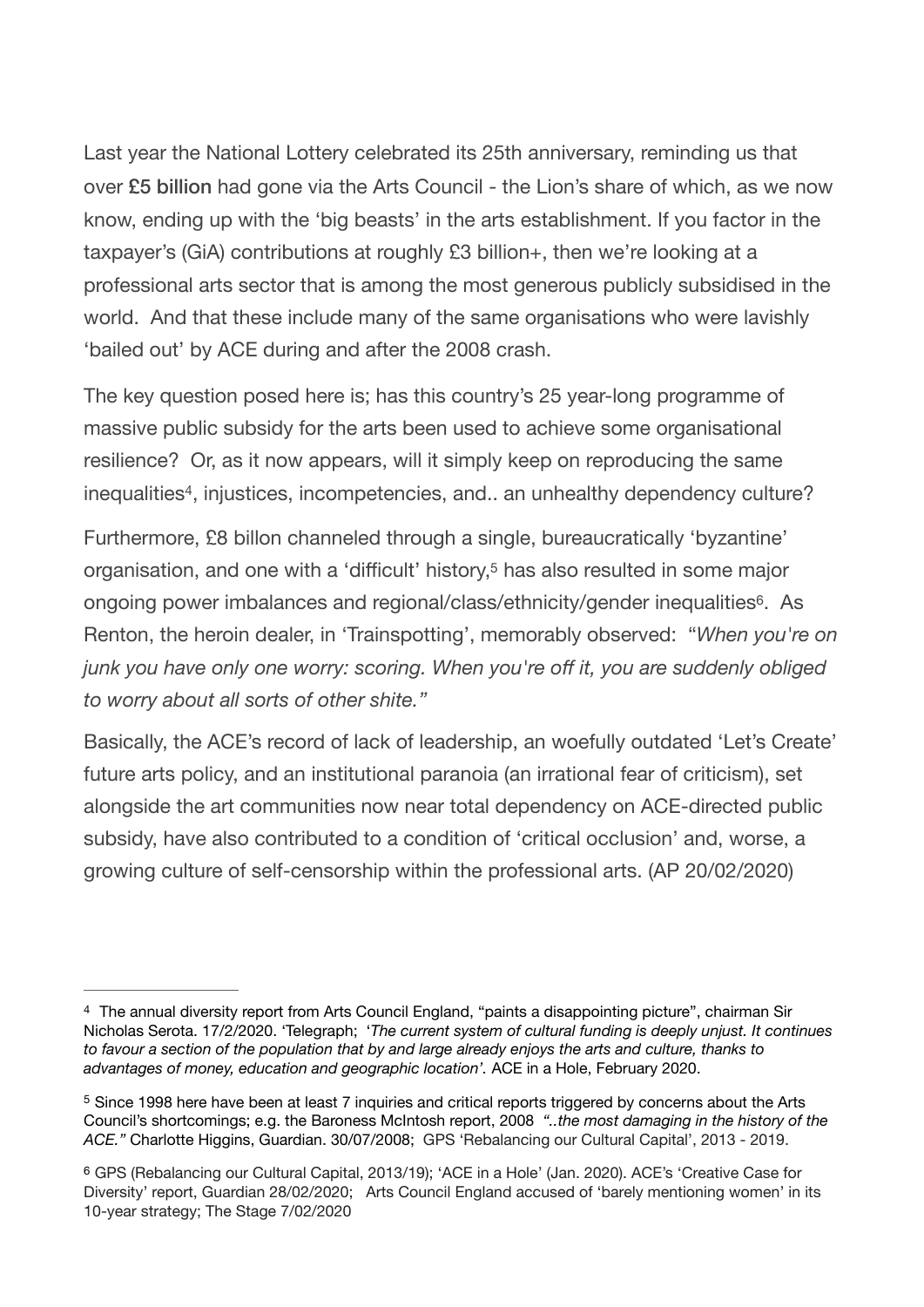*"the Arts Council has a near monopoly of public funds for the arts.. with no balancing local accountability.. [consequently the calls for] "..a properly directed, distributed and accountable [Arts] Lottery .. in supporting culture and arts in England's least advantaged communities".* 

*(GPS, Update report Feb. 2019)* 

The ACE's Covid-19 emergency funding 'pyramid' once again reinforces this 'dependency model', and is also upside down. Darren Henley should have given the £90 million to the indie/artists and freelancers. Leaving the NPO 'sacred cows', to fight it out over the remaining £20 million. Meanwhile concerns continue to grow about alleged cronyism, a lack of transparency, and vested interests driving Arts Lottery funding decisions, and that the 'emergency' arts money may yet again be going to many of the ACE's familiar faces. Since March, the Arts Council's much touted 'Let's Create' new 10 year strategy, is now also looking rather intellectually lightweight, self-serving, and increasingly redundant.

Need for an arts and cultural strategy that is more critical and 'crisis capable' The report is also a response to 'ACE in a Hole' (AP 21/01/2020), which lists; 'Justice', 'Trust', 'Risk' and 'Accountability' as guiding principles for an alternative ten year ACE cultural strategy. To these we would add the concept of 'criticality'. Which has nothing to do with having superior knowledge, or some higher moral efficacy. It's more about maintaining a critical openness (to new cultural turning points), some humility and a deeper sense of cultural responsibility, that some of us in the professional arts are now feeling, when trying to cope with what is clearly a major global catastrophe.

<span id="page-3-1"></span>Many arts institutions; opera, museums, theatre, galleries, writers, and artists' studio groups<sup>7</sup>[,](#page-3-0) etc., are doing their very best to support their communities and the NHS. For example some fashion designers and theatre companies are also making masks and PPE for the NHS and Care Homes. But, as Serpentine Director Hans Ulrich Obrist has stated (Guardian 30/03/2020), what we really now need is a strategic investment framework, and for a WPA-style (socially orientated) arts project focused on developing more vital critical *'cultural turning points'* during the pandemic crisis.

<span id="page-3-0"></span><sup>&</sup>lt;sup>[7](#page-3-1)</sup> Susan Jones and A-N, via the Freelands Foundation have raised a £1.5m Emergency Fund for artists.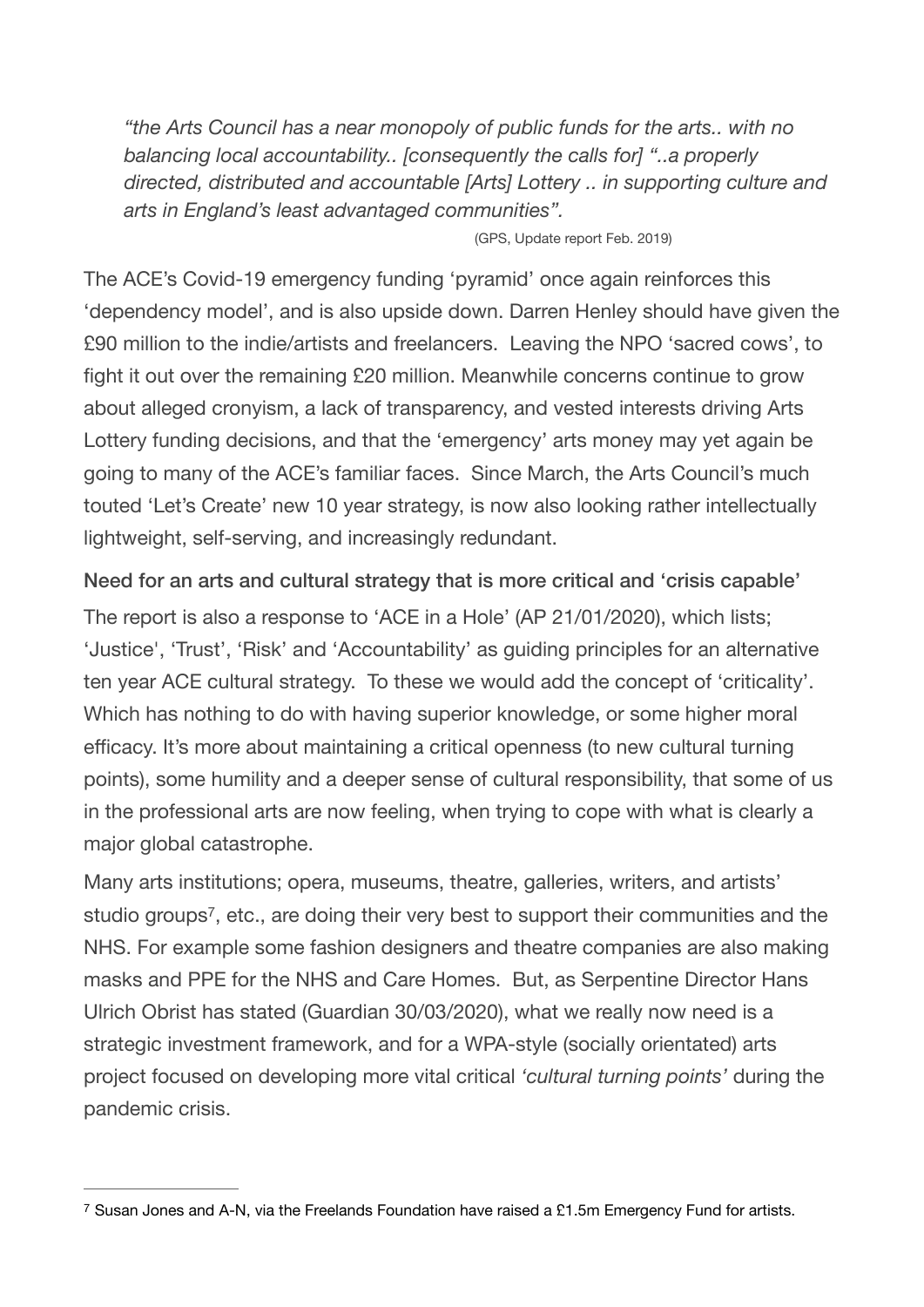Artists and curators already working on critical 'cultural turning point' projects Other excellent artistic, digital media, and curatorial methodologies are being developed by artists which address new critical responses to issues in agriculture, in healthcare settings, and in response to zoonose pandemics. These include the SARS art project by the PARA-SITE gallery in Hong Kong <https://www.parasite.art/publications/a-journal-of-the- plague-year/>, and the Vogelgrippe (Avian Flu) mobile van project by artist Stefano Cagol at the Berlin Biennale March 2006. <https://www.e-flux.com/announcements/41468/stefano- cagol-bird-fluvogelgrippe/> BLAST Theory Brighton, in collaboration with the Wellcome Trust, recently took on a pioneering artist-in-residency research project with the WHO global epidemiology tracking centre in Geneva. More recently with Covid-19, BBC photographer Christopher Bobyn produced a moving documentary about the vital work of the ICU team at Hairmyres NHS Hospital in East Kilbride. https:// www.bbc.co.uk/news/uk- scotland-52486923. Chinese artist Ai Wei Wei, has also begun work on a major film and about the pandemic's origin's and its political impact in China. <https://www.theguardian.com/ commentisfree/2020/mar/08/ china-ill-not-only-coronavirus-communist-party-control>. There are many more.

#### <span id="page-4-2"></span>Now is the time for courageous decisions?[8](#page-4-0)

Meanwhile the world's leading health and economic monitoring agencies (WHO/ WTO, BoE), are describing Covid-19 as '.*.the most serious public health crisis since the major Spanish Flu pandemic in 1919',* causing major social disruption and civil unrest<sup>[9](#page-4-1)</sup>, and will result in the '..worst economic slump in centuries'.

<span id="page-4-3"></span>The report urges that ACE and DCMS consider allocating a special £3 million WPA-style arts lottery fund, over two years, i.e. less than .5 % p.a. of the recently announced 'emergency' £160 million fund, to support a 'critical turning points' pandemics art programme. This would also enable artists and ACE to contribute more fully to the government's post-pandemic social and economic recovery programmes.

<span id="page-4-0"></span>[<sup>8</sup>](#page-4-2) Alex Harris, Head of Global Policy, Wellcome Trust, London, March 2020

<span id="page-4-1"></span>[<sup>9</sup>](#page-4-3) 30 million are now registered as unemployed in the US. Germany chaos: Riots erupt on streets of Berlin as 'illegal' protests defy COVID-19 rules, Express 02/05/2020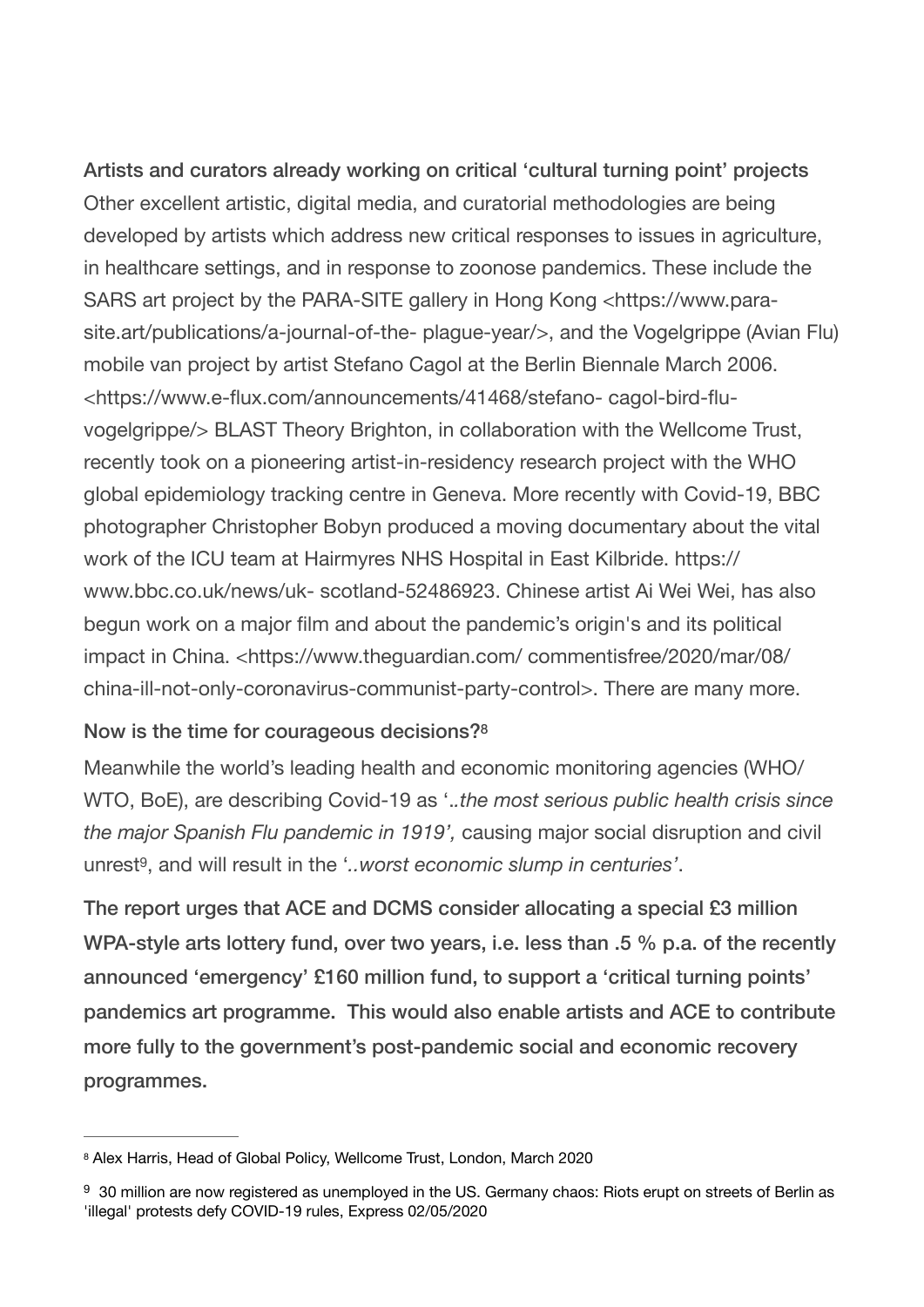However, it is uncertain whether ACE will respond. Their ten years of 'knocking back' our imaginative creative rural industries and culture and pandemics R&D proposals, are well documented (pp. 181 - 189, Part II, Creative Rural Industries handbook. <[http://www.ruralculture.org.uk/handbook/>](http://www.ruralculture.org.uk/handbook/)). Since 2013 we have also tried hard to persuade them of the many benefits of these pandemics preparedness cultural projects; for artists and communities, including the creative rural sector's c. £4 billon p.a. to the national creative economy, and that they were also, potentially "..a major ACE success story".

However, seven years on, and in the teeth of what is possibly one of the worst public health and economic disasters in living memory, we are still unable to get a meaningful response from them, nor access to Arts Lottery funding to support this important work. Why, we ask, would the Arts Council want to turn its back, at this particular moment, on a proven and successful strategic arts cultural and pandemics response project, that they had earlier commissioned and invested c. £350,000 in?

Widening the debate for an alternative arts and cultural strategy for England. The report is also intended as a contribution to the ongoing public debate, initiated by GPS 'Rebalancing our Cultural Capital' (2013 - 2019), Robert Hewison (AP Oct. 2019). and 'ACE in a Hole' (Jan. 2020) reports, for an alternative arts and cultural strategy for England, which have expressed similar concerns:

*"The current system of cultural funding is deeply unjust. It continues to favour a section of the population that by and large already enjoys the arts and culture, thanks to advantages of money, education and geographic location. (ACE in a Hole report, January 2020)* 

Another failure of leadership? 'It does not inspire confidence in the Arts Council' Interestingly, the National Health Service and public support for the arts (CEMA/ ACGB/ACE) were both 'born' at about the same time, just after the war. They are still both great public institutions that we would wish to continue to cherish, value and protect.